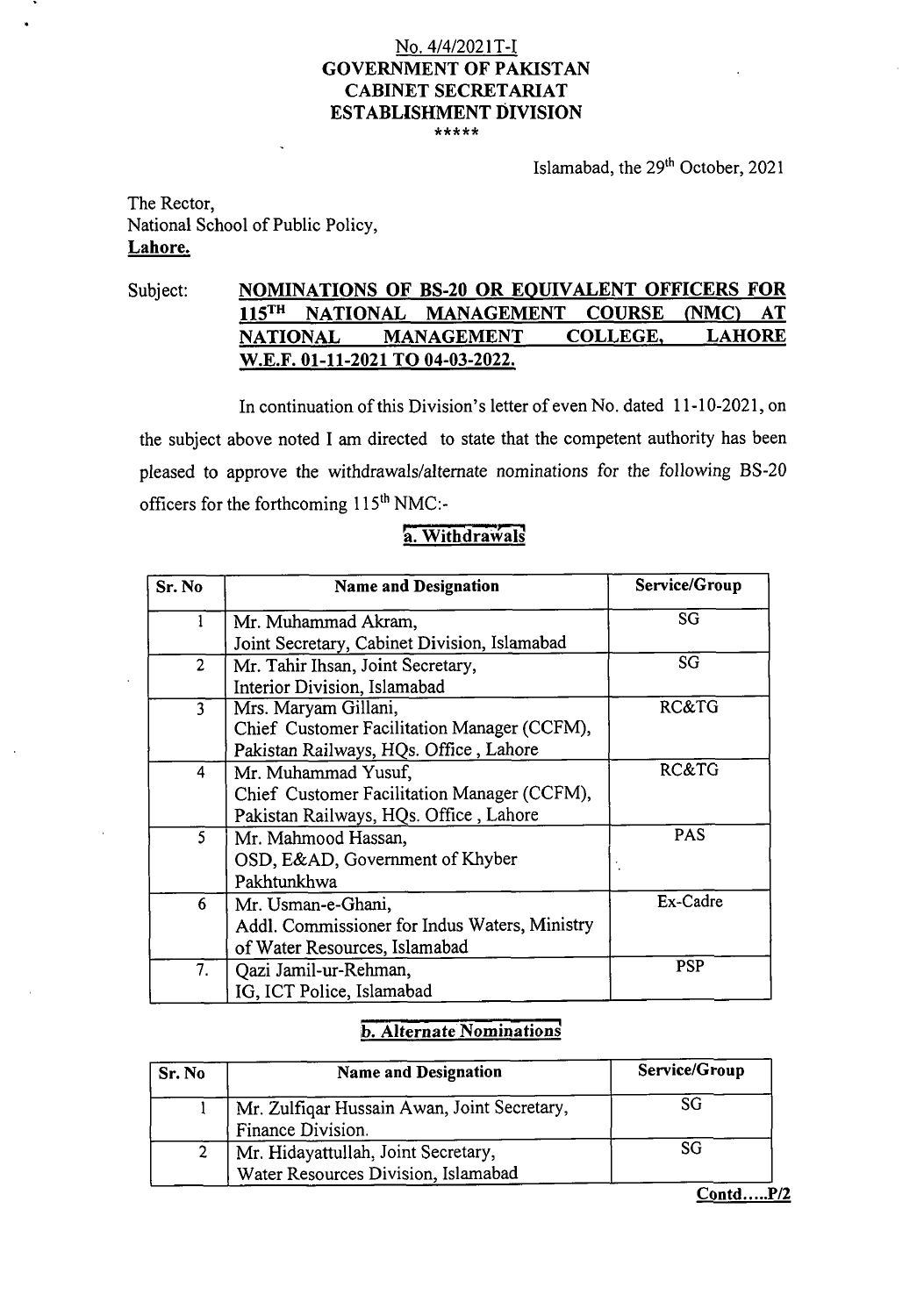| 3  | Mr. Naveed Mubashar,<br>Divisional Superintendent, Pakistan Railways,<br>Multan | RC&TG        |
|----|---------------------------------------------------------------------------------|--------------|
| 4  | Mr. Rahat Mirza,                                                                | RC&TG        |
|    | Chief Mechanical Engineer/Loco, Pakistan                                        |              |
|    | Railways, Hqs. Office, Lahore.                                                  |              |
| 5. | Mr. Rashid Kamal ur Rehman                                                      | <b>PAS</b>   |
|    | Member-III, Board of Revenue, Balochistan,                                      |              |
|    | Quetta                                                                          |              |
| 6  | Mr. Rizwan Javed Hashmi,                                                        | Postal Group |
|    | Deputy Director General (I&V),                                                  |              |
|    | Directorate-General, PPO, Islamabad                                             |              |
| 7. | Dr. Muhammad Tariq Chohan,                                                      | <b>PSP</b>   |
|    | DG, NACTA, Islamabad                                                            |              |

2. Furthermore, the candidates are requested to follow the instruction in this Division's earlier letter dated 11.10.2021 (copy enclosed).

> Himk **(Dr. Hira Anwaar)**  Section Officer (T-I)

Copy t0:-

- 1. The Secretary, President's Secretariat (Public), Islamabad.
- 2. The Secretary to the Prime Minister, Prime Minister's Office, Islamabad.
- **3.** The Chairman, NACTA, Islamabad.
- 4. The Secretary, Cabinet Division, Islamabad.
- 5. The Secretary, Interior Division, Islamabad.
- 6. The Secretary, Wo Communication, Islamabad.
- **7.** The Secretary, Wo Railways, Islamabad.
- 8. The Secretary, Finance Division, Islamabad.
- 9. The Secretary, Water Resources Division, Islamabad.
- 10. The Chief Secretary, Govt. of Punjab.

1 1. The Chief Secretary, Govt. of Khyber Pakhtunkhwa.

12. The Chief Secretary, Balochistan.

13. The DG/CI, National Management College, Lahore.

14. Director IT, Establishment Division, Islamabad.

15. SPS to Secretary, Establishment Division, Islamabad.

16. PS to Additional Secretaries-I & 11, Establishment Division, Islamabad.

17. PS to JS (T), Establishment Division.

18. APS to DS (T-I), Establishment Division.

 $H$ *isAK* **(Dr. Hira Anwaar)**  Section Officer (T-I)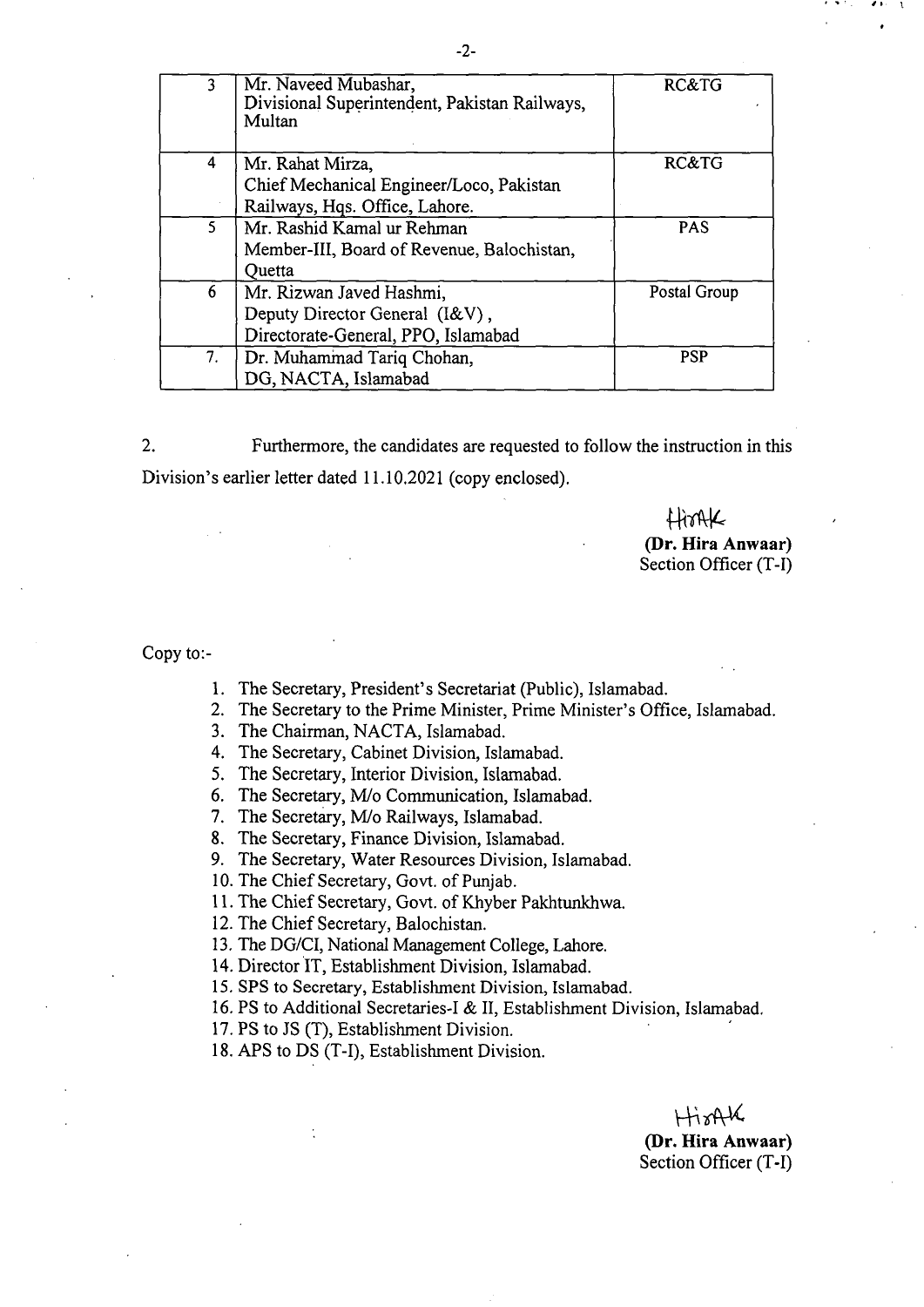MOST IMMEDIATE

## $F. No.~1/4/2021-T-I$ GOVERNMENT OF PAKISTAN CABINET SECRETARIAT ESTABLISHMENT DIVISION

Islamabad, the 1 l'h October, 2021

The Rector, National School of Public Policy, Lahore.

 $\mathbf{r}$ 

### Subject: NOMINATIONS OF BS-20 OR EQUIVALENT OFFICERS FOR 115<sup>TH</sup> NATIONAL MANAGEMENT COURSE (NMC) AT NATIONAL MANAGEMENT COLLEGE, LAHORE W.E.F. 01-11-2021 to 04-03-2022.

I am directed to refer to this Division's O.M. of even number dated 06-07-2021 on the subject noted above and to state that the competent authority has been pleased to approve nominations of the following BS-20 officers for the forthcoming  $115<sup>th</sup>$  National Management Course (NMC):-

| PAKISTAN ADMINISTRATIVE SERVICE (PAS) |                                                                                   |
|---------------------------------------|-----------------------------------------------------------------------------------|
| 1.                                    | Mr. Shahid Zaman Mohmand<br>Secretary, Forestry, Wildlife & Fisheries Department, |
|                                       | Government of the Punjab. Lahore.                                                 |
| 2.                                    | Capt (R) Zafar Iqbal,                                                             |
|                                       | Commissioner Bahawalpur Div., Bahawalpur Govt. of the Punjab.                     |
| 3.                                    | Dr. Ayesha Saeed                                                                  |
|                                       | Director General, Publics Libraries, Govt. of Punjab, Lahore.                     |
| $\boldsymbol{4}$ .                    | Capt. (Retd) Mohammad Usman,                                                      |
|                                       | Commissioner Lahore Division, Lahore,                                             |
| 5.                                    | Eng. Sarfraz Durrani,                                                             |
|                                       | Joint Secretary, AJK Council, Islamabad.                                          |
| POLICE SERVICES OF PAKISTAN (PSP)     |                                                                                   |
| 6.                                    | Mr. Muhammad Imtiaz Shah Flt Lt,                                                  |
|                                       | DIG Training, Khyber Pakhtunkhwa, Peshawar.                                       |
| 7.                                    | Mr. Abdul Kareem Dr. RPO,                                                         |
|                                       | Gujranwala.                                                                       |
| 8.                                    | Mr. Asim Gulzar,                                                                  |
|                                       | Dy. Director General, I.B Islamabad with H/Q at Lahore.                           |
| 9.                                    | Mr. Muhammad Idrees Ahmed,                                                        |
|                                       | Director/Dy. Commandant, N.P.A, Islamabad                                         |
| 10.                                   | Qazi Jamil-ur-Rehman,                                                             |
|                                       | IG, ICT Police, Islamabad                                                         |
|                                       | SECRETARIAT <sub>2</sub> GROUP <sub>.</sub> (SG)                                  |
| 11.                                   | Hafiz Abdul Hadi Bullo,                                                           |
|                                       | At the disposal of Govt. of Sindh.                                                |
| 12.                                   | Mr. Muhammad Lakhar Khan Hoti                                                     |
|                                       | DG, PPARC, Estt. Division, Islamabad.                                             |

Hroak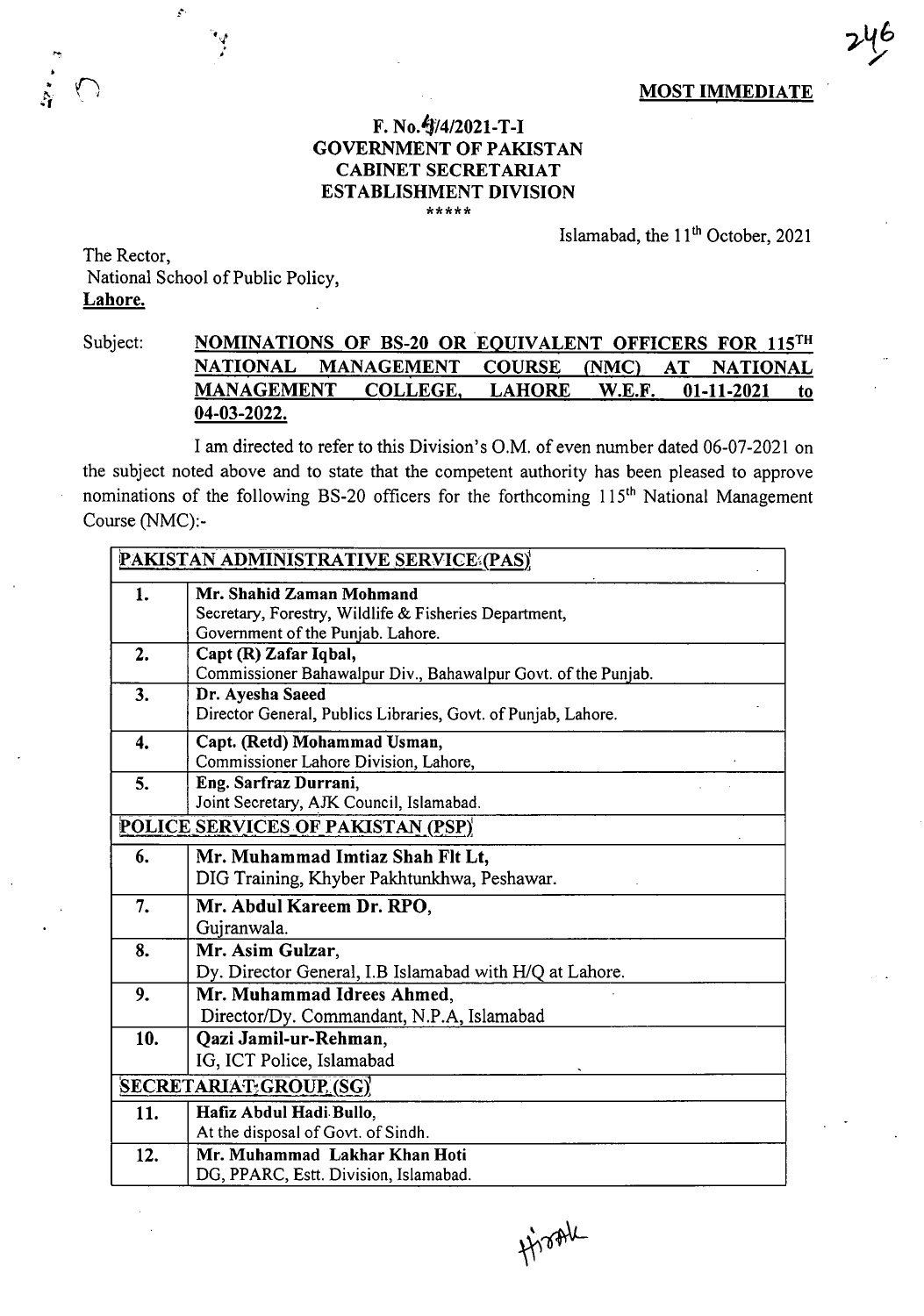| 13. | Mr. Ghulam Farooq,<br>at the Disposal of Govt. of Balochistan, Quetta.       |    |
|-----|------------------------------------------------------------------------------|----|
|     |                                                                              |    |
| 14. | Dr. Mirza Ali Mahsud,<br>Joint Secretary, Religious Affairs Division.        | Ì۳ |
| 15. | Mr. Salman Qayum Khan,                                                       |    |
|     | Director General,                                                            |    |
|     | Federal Public Service Commission (FPSC), Islamabad.                         |    |
|     | <b>FOREIGN SERVICE OF PAKISTAN (FSP)</b>                                     |    |
| 16. | Mr. Aamir Shouket,                                                           |    |
|     | DG (Europe-I)                                                                |    |
| 17. | Mr. Imran Ahmed Siddiqui,                                                    |    |
|     | High Commissioner, Pahic Dhaka                                               |    |
| 18. | Mr. Ubaid ur Rehman Nizamani,                                                |    |
|     | Director General (SA&SAARC),                                                 |    |
|     | Ministry of Foreign Affairs, Islamabad.                                      |    |
|     | PAKISTAN AUDIT & ACCOUNTS SERVICE (PA&AS)                                    |    |
| 19. | Agha Muhammad Ansar,<br>DG Audit, Inland Revenue& Custom, (South), Karachi.  |    |
| 20. | Mr. Kashif Ahmad Noor,                                                       |    |
|     | DG, Bureau of Emigration and Overseas Employment under Overseas Pakistanis & |    |
|     | HRD, Islamabad.                                                              |    |
|     | <b>INLAND REVENUE SERVIC (IRS)</b>                                           |    |
| 21. | Mr. Shah Khan,                                                               |    |
|     | Director, NSPP, Lahore                                                       |    |
| 22. | Mr. Asem Iftikhar,                                                           |    |
|     | Director, I&I (IR), Karachi.                                                 |    |
|     | PAKISTAN CUSTOM SERVO.ICE (PCS)                                              |    |
| 23. | Mr. Fayyaz Anwar,                                                            |    |
|     | Director, Directorate of Internal Audit-North (Customs), Islamabad.          |    |
| 24. | Malik Kamran Azam Khan,                                                      |    |
|     | Chief, FBR (Hqrs), Islamabad.                                                |    |
|     | <b>MINISTRY OF RAILWAYS</b>                                                  |    |
|     | (Commercial & Transportation Group)                                          |    |
| 25. | Mrs. Maryam Gillani,                                                         |    |
|     | Chief Customer Facilitation Manager (CCFM), Pakistan Railways, HQs. Office,  |    |
|     | Lahore                                                                       |    |
|     | MINISTRY OF RAILWAYS                                                         |    |
|     | (Civil Engineer Department)                                                  |    |
| 26. | Mr. Pervaiz Arshad,                                                          |    |
|     | Director/ P&L, Lahore.                                                       |    |
|     | Incharge, PMU, Lahore, Pakistan Railways, HQs. Office, Lahore.               |    |
|     | <b>MINISTRY OF RAILWAYS</b>                                                  |    |
|     | (Mechanical Engineering Department)                                          |    |
| 27. | Mr. Muhammad Yusuf,                                                          |    |
|     | Managing Director (PAEMS), Moghalpura, Lahore.                               |    |
|     | POSTAL SERVICE                                                               |    |
| 28. | <b>Hafiz Shakeel Ahmed</b>                                                   |    |
|     | Postmaster General, FC, AJK& GB Circle, Islamabad.                           |    |
|     | Military Land & Cantonment (ML&C)                                            |    |
| 29. | Rana Khalil Ahmed Khan,                                                      |    |
|     | Director ML&C, Quetta region.                                                |    |
|     | Ministry of Water & Resources                                                |    |
| 30. | Mr. Usman-e- Ghani,                                                          |    |
|     | Addl. Commissioner for Indus Waters, Ministry of Water Resources, 6-Ataturk  |    |
|     | Avenue, G-5/1, Islamabad.                                                    |    |

 $v^{(1)}$ 

 $\ddot{\phantom{0}}$ 

Histie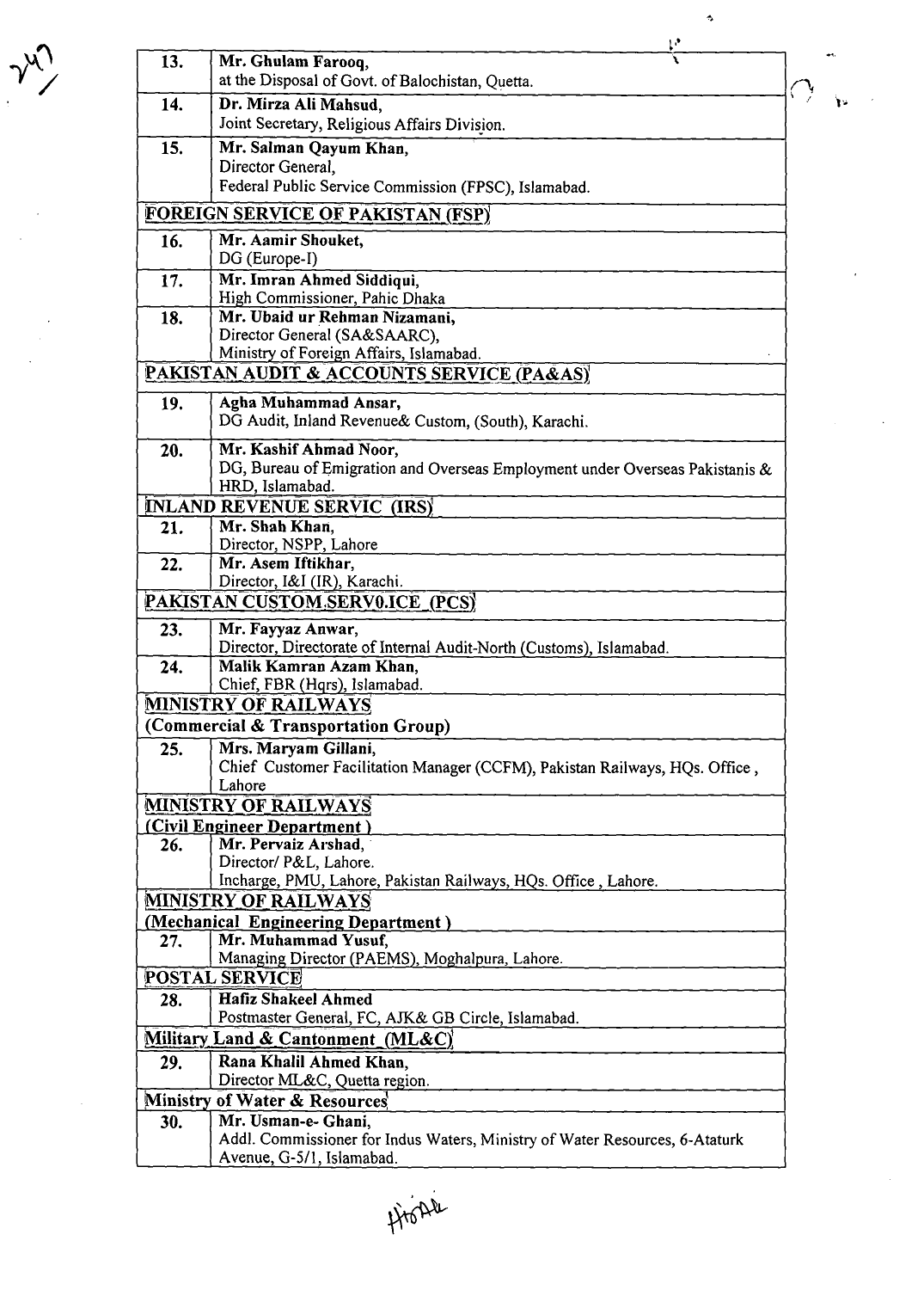| MINISTRY OF PLANNING DEVELOPMENT AND SPECIAL INITIATIVES |                                                                              |  |  |
|----------------------------------------------------------|------------------------------------------------------------------------------|--|--|
| 31.                                                      | Mr. Tassaduq Hussain Khan.<br>Chief EAD, C Block, Pak Secretariat, Islamabad |  |  |
|                                                          |                                                                              |  |  |
|                                                          | NATIOAL ACCOUNTABILITY BURUEA (NAB)                                          |  |  |
| 32.                                                      | Mr. Amjad Majeed Aulak,                                                      |  |  |
|                                                          | Director, NAB Sukkur,                                                        |  |  |
|                                                          | <b>INTELLIGENCE BUREAU (IB)</b>                                              |  |  |
| 33.                                                      | Maj. (R) Attique Arshad,                                                     |  |  |
|                                                          | DDG, 94 Upper Mall, PPHQ, IB, Lahore                                         |  |  |
|                                                          |                                                                              |  |  |
|                                                          | NATIONAL ASSEMBLY SECRETARIAT                                                |  |  |
| 34.                                                      | S.M. Jawad Murtaza Naqvi,                                                    |  |  |
|                                                          | Joint Secretary (Committees), National Assembly Sectt., Islamabad.           |  |  |
|                                                          | MINISTRY OF OVERSEAS PAKISTANIS AND HUMAN RESOURCES                          |  |  |
|                                                          | DEVELOPMENT                                                                  |  |  |
| 35.                                                      | Mr. Jamshaid Ahmed,                                                          |  |  |
|                                                          | Executive Director (CG-II/BS-20), OEC, Head Office, Islamabad.               |  |  |
|                                                          | <b>MANAGEMENT SERVICES WING (MS-WING)</b>                                    |  |  |
|                                                          |                                                                              |  |  |
| 36.                                                      | Sved Zia-ul-Hassan,                                                          |  |  |
|                                                          | Director General, MS-Wing Establishment Division, Islamabad.                 |  |  |
|                                                          | Govt. of the PUNJAB                                                          |  |  |
|                                                          | <b>PMS (Ex-PCS) (BS-20)</b>                                                  |  |  |
| 37.                                                      | Mr. Muhammad Aslam, (PMS) Ex-PCS BS-20)                                      |  |  |
|                                                          | Awaiting posting, S&GAD                                                      |  |  |
| PMS (Ex-PSS) (BS-20)                                     |                                                                              |  |  |
| 38.                                                      | Mr. Muhammad Malik Bhulla                                                    |  |  |
|                                                          | (PMS) Ex-PSS BS-20) Dir. General, Directorate of Population Welfare, Lahore  |  |  |
|                                                          | Govt. of KHYBERPAKHTUNKHWA                                                   |  |  |
| 39.                                                      | Mr. Masood Ahmad,                                                            |  |  |
|                                                          | Secretary, Law                                                               |  |  |
|                                                          | Govt. of SINDH                                                               |  |  |
| 40.                                                      | Mr. Danish Saeed,                                                            |  |  |
|                                                          | Provincial Election Authority, Govt. of Sindh, Karachi.                      |  |  |
| Govt. of AJ&K                                            |                                                                              |  |  |
| 41.                                                      | Syed Shahid Mohyiddin Qadri,                                                 |  |  |
|                                                          | Secretary, Disaster Management & Civil Defence                               |  |  |
| <b>Govt. of Balochistan</b>                              |                                                                              |  |  |
| 42.                                                      | Dr. Muhammad Akbar Harifal,                                                  |  |  |
|                                                          | Senior Member Board of Revenue.                                              |  |  |
|                                                          |                                                                              |  |  |

2. The course will be commencing w.e.f 01-11-2021. The nominated officers are required to contact Mr. Rana Akbar Ali, (Mobile/Whatsapp no. 0321 4088255) of National School of Public Policy, Lahore (NSPP) immediately so that a Whatsapp Group of 115<sup>th</sup> NMC can be created for ease of communication of instructions and clarifications regarding joining/reporting/Zero week for orientation on Zoom etc.

3. Rule 22 of Civil Servants (Promotions) Rules 2019 delineates the procedure to be followed, in case an officer declines to proceed on mandatory training.

> (1) The provincial governments or as the case may be, the ministries, divisions and departments concerned may make a request for deferment fiom training of a civil servant only once.

HirAL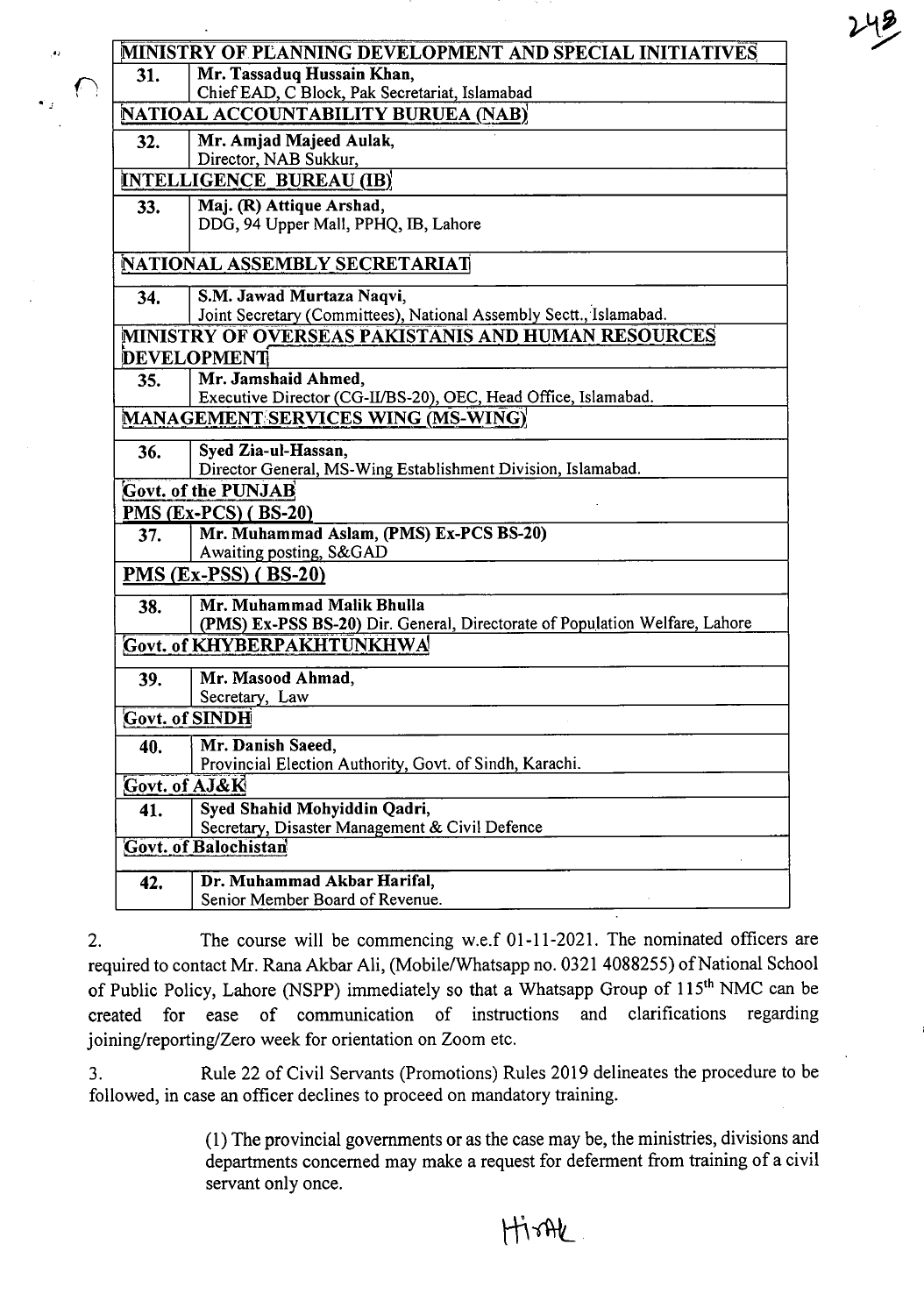(2) Any relaxation of sub-rule (1) shall require specific approval of the Prime  $\mathcal{L}_{\mathbf{a}}$ Minister.

4. Further according to Rule 8 (b) of the Civil Servants Promotion (BPS-18 to 21)  $\mathbb{R}^2$ Rules, 2019 the officer who fails thrice for any reason to attend the mandatory training will be recommended for supersession.

5. In case, an officer wants to get his name withdrawn from the course, he should send . his request through proper channel as given in serial no. 3 above by 15.10.2021 so that next in merit can be considered and no slot goes wasted. Withdrawals after that will not be considered.

6. The above nominations are subject to provision of latest Annual Medical Examination Reports to be submitted to NSPP. **All the officers nominated for 115th NMC at NSPP, Lahore are suggested/required to get themselves vaccinated against Covid-19, before the start of the course.** 

7. **It has been decided by the NSPP that the course is planned to be held on physical mode for its entire duration and all the nominated officers will attend the course**  on-campus.

8. The nominated officer may refresh their understanding of the following areas before joining NMC:

- Salient features of Constitution of Islamic Republic of Pakistan and Rules of Business.
- Basic concepts of micro and macroeconomics.
- Public Finance Management Act and other concepts of public finance.\
- Basic ICT skills.\
- Salient features/dimensions of anti-discrimination legislation.

9. The course fee is Rs. 1,000,000/- per participant which covers the boarding and lodging expenses at the National Management College Hostel and expenses on mandatory inland/foreign study tour. The payment of course fee in respect of officers of occupational groups and ex-cadre officers of all Ministries/Divisions and their attached departments will be made by the Establishment Division while in case of officers of the Provincial Governments and autonomous bodies/organizations etc. nominated for the course shall be arranged by their respective Government/Organization to the Director General, NIM NMC, Lahore through Bank draft/ cross cheque / pay order at the time of joining the course by the officer concerned or as early as possible.

10. As per the Prime Minister's directive, issued vide this Division's DO letter No.5/11/2000-T-IIIT-I dated 10-06-2014 and this Division's OM No. No.5/11/2000-T-II/T-I dated 11-07-2019, all Ministries/Divisions/ Departments are bound to relieve the officers on their selection for training course without fail. The Ministries/ Divisions / Departments shall make stopgap arrangements, as the nominated officers are not required to attend their offices while undergoing training. Non-compliance of the directions of the Prime Minister can attract disciplinary proceedings under the Government Servants (E&D) Rules, 1973.

> $H\delta A\mu$ **(Dr. Hira Anwaar)**  Section Officer (T-I)

HirAll

ŧ